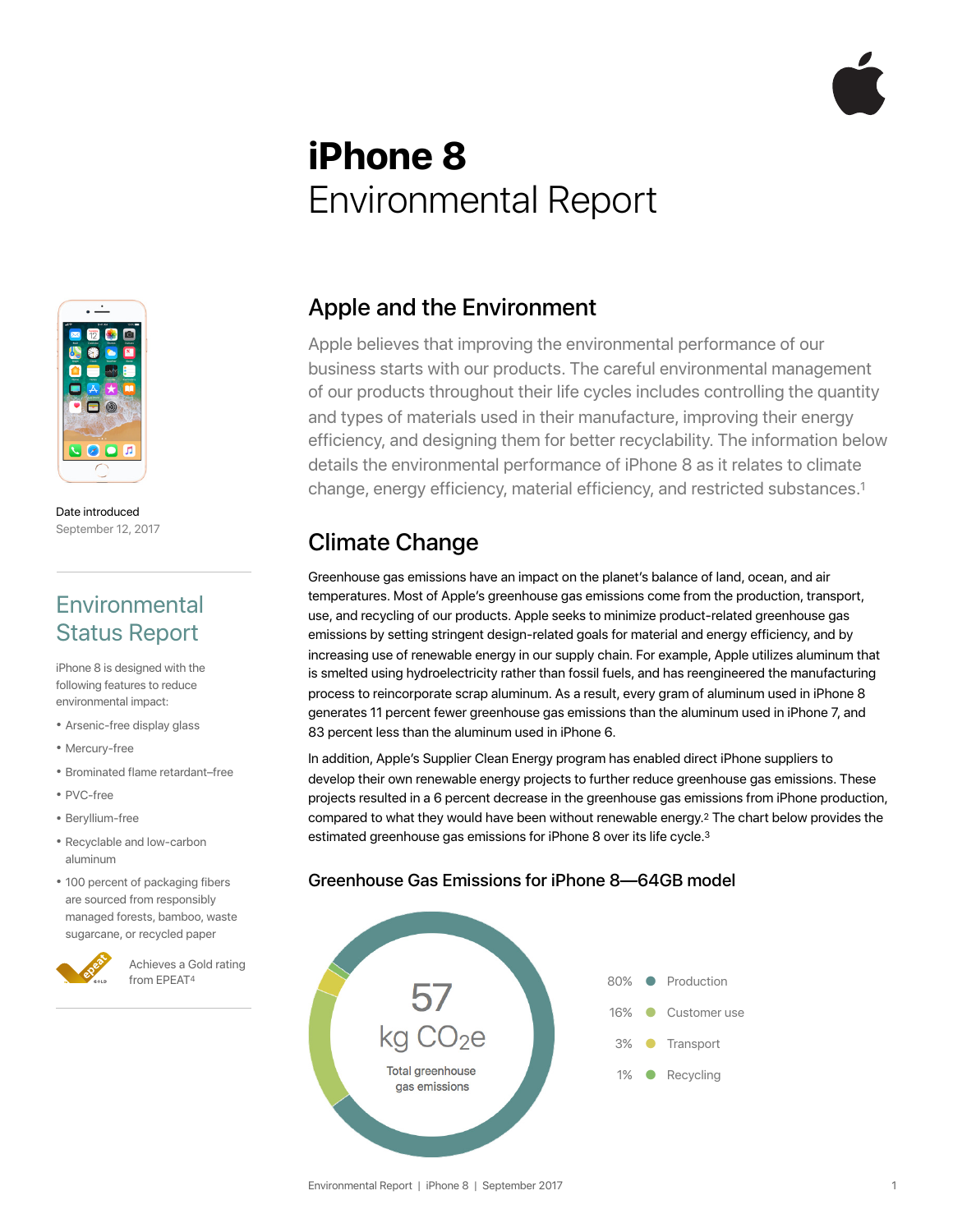

#### **Battery design**

iPhone 8 features a lithium-ion polymer battery chemistry that is free of lead, cadmium, and mercury. This allows for an extended lifespan, and is designed to deliver up to 500 full charge and discharge cycles before it reaches 80 percent of its original capacity.

### Energy Efficiency

iPhone 8 uses power-efficient components and software that intelligently manages power consumption. The following table details the energy efficiency of the Apple USB Power Adapter.

#### Energy Efficiency of the Apple USB Power Adapter

| Mode                     | 100V   | 115V   | 230V   |
|--------------------------|--------|--------|--------|
| Power adapter, no-load   | 0.014W | 0.014W | 0.012W |
| Power adapter efficiency | 74.3%  | 74.3%  | 73.1%  |

### Material Efficiency

Apple's ultracompact product and packaging designs lead the industry in material efficiency. Reducing the material footprint of a product helps maximize shipping efficiency. It also helps reduce energy consumed during production and material waste generated at the end of the product's life. iPhone 8 is made of aluminum and other materials highly desired by recyclers. In addition, plastics used in the internal antenna and receiver are made with 35 percent post-consumer recycled content, which reduces dependence on finite resources. The chart below details the materials used in iPhone 8.5

#### Material Use for iPhone 8

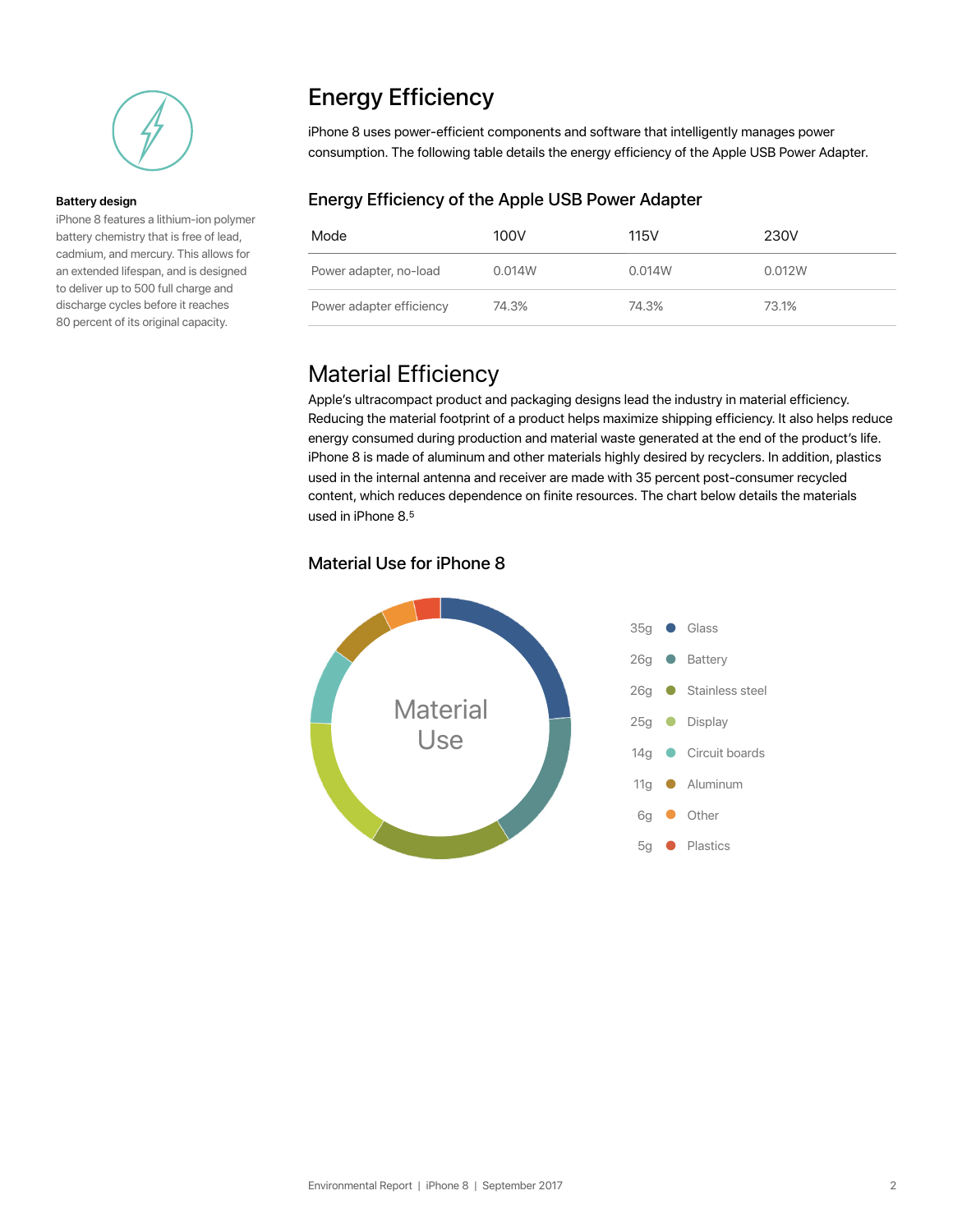

U.S. retail packaging of iPhone 8 contains 79 percent less plastic than iPhone 6s packaging and contains 59 percent recycled content.

### Packaging

The packaging for iPhone 8 is highly recyclable, and 100 percent of the fiber in its retail box is either from recycled content, bamboo, waste sugarcane, or responsibly managed forests. Through the reduction of plastics in the packaging, the greenhouse gas emissions associated with the packaging of iPhone 8 are 57 percent less than those of iPhone 6s. The following table details the materials used in iPhone 8 packaging.1

#### Packaging Breakdown for iPhone 8

| Material                                       | Retail box |
|------------------------------------------------|------------|
| Fiber (fiberboard, paperboard, non-wood fiber) | 163g       |
| Plastic film                                   | 7g         |

### Restricted Substances

Apple has long taken a leadership role in restricting harmful substances from our products and packaging. As part of this strategy, all Apple products comply with the strict European Directive on the Restriction of the Use of Certain Hazardous Substances in Electrical and Electronic Equipment, also known as the RoHS Directive. Examples of materials restricted by RoHS include lead, mercury, cadmium, hexavalent chromium, and the brominated flame retardants (BFRs) PBB and PBDE. iPhone 8 goes even further than the requirements of the RoHS Directive by incorporating the following more aggressive restrictions:

- Arsenic-free display glass
- Mercury-free LED-backlit display
- BFR-free
- PVC-free
- Beryllium-free



## Recycling

Through ultra-efficient design and the use of highly recyclable materials, Apple has minimized material waste at the product's end of life. In addition, Apple offers and participates in various product takeback and recycling programs in 99 percent of the countries where Apple products are sold, including at all Apple Stores. All products are processed in the country or region in which they are collected. For more information on how to recycle your products at end of life, visit www.apple.com/recycling.